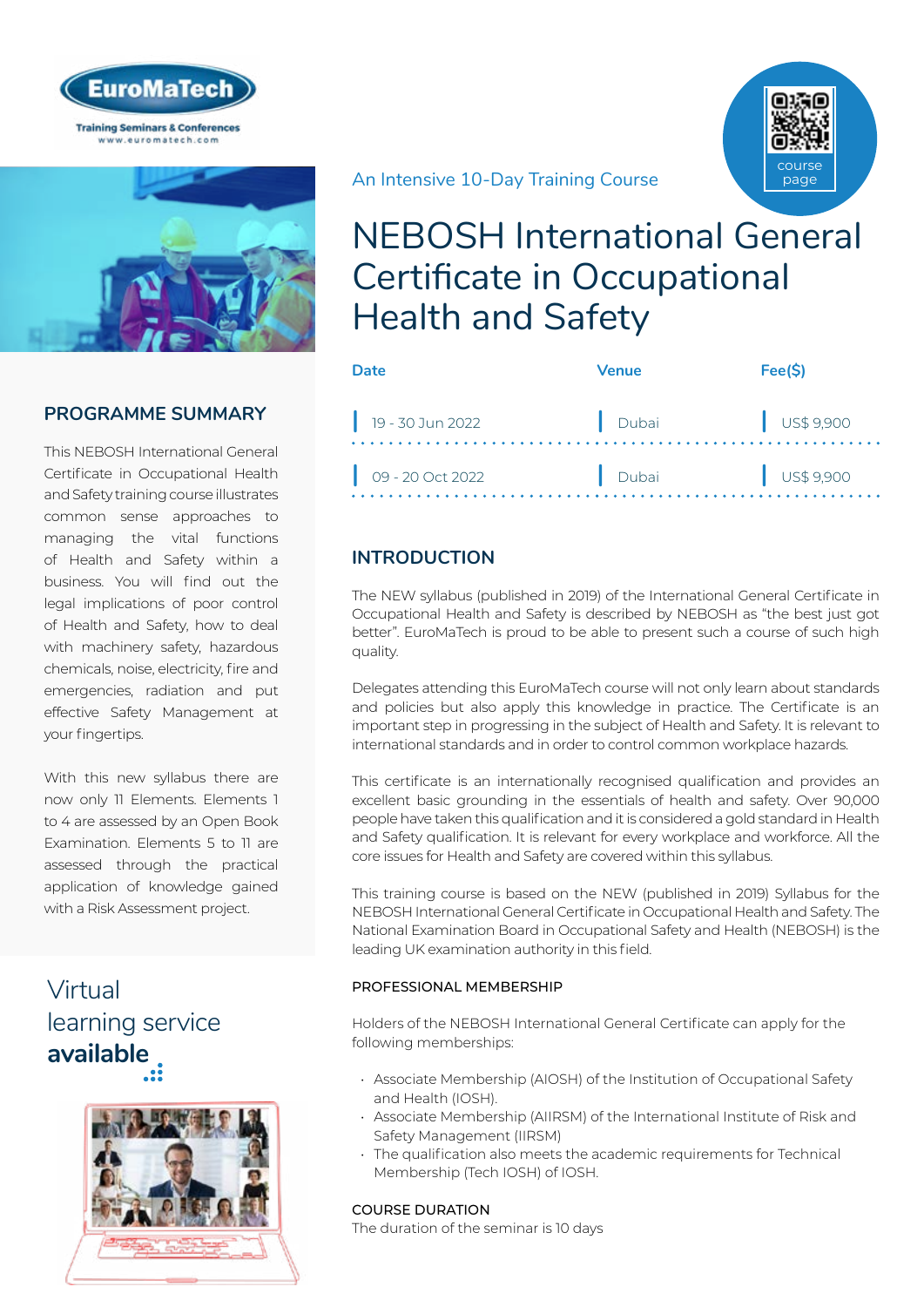#### **TRAINING METHODOLOGY**

This EuroMaTech training course is supported with a reference book, hand-outs, lectures supported by Power Point slides, team exercises, questionnaires and videos. Active participation is essential and encouraged during the training with regular feedback and reviews daily.

### **WHO SHOULD ATTEND**

The International Certificate is aimed at professionals, who have local responsibilities for health and safety and require an internationally recognised measure of competence in this field. It is ideal for:

- Health and Safety Professional
- Team Leaders
- Managers
- Supervisors, or anybody with health and safety management responsibilities
- Perfect for those embarking on a health and safety career

### **PROGRAMME OBJECTIVES**

- Effectively manage health and safety
- Explain human and organisational influences on health and safety
- How to measure if you've been successful
- Identify relevant key international standards
- Identify and assess typical hazards in the workplace
- Recommend remedial action to control workplace hazards
- Investigate accidents and recommend preventative measures
- Describe potential ill-health effects arising from work environments

#### **In-house Training**

EuroMaTech is capable of conducting this training programme exclusively for your delegates. Please e-mail us on inhouse@euromatech.ae for further information and/or to receive a comprehensive proposal.



**Email Address:** info@euromatech.ae

**Website:** www.euromatech.com

# **QUALITY CERTIFICATIONS & ACCREDITATIONS**

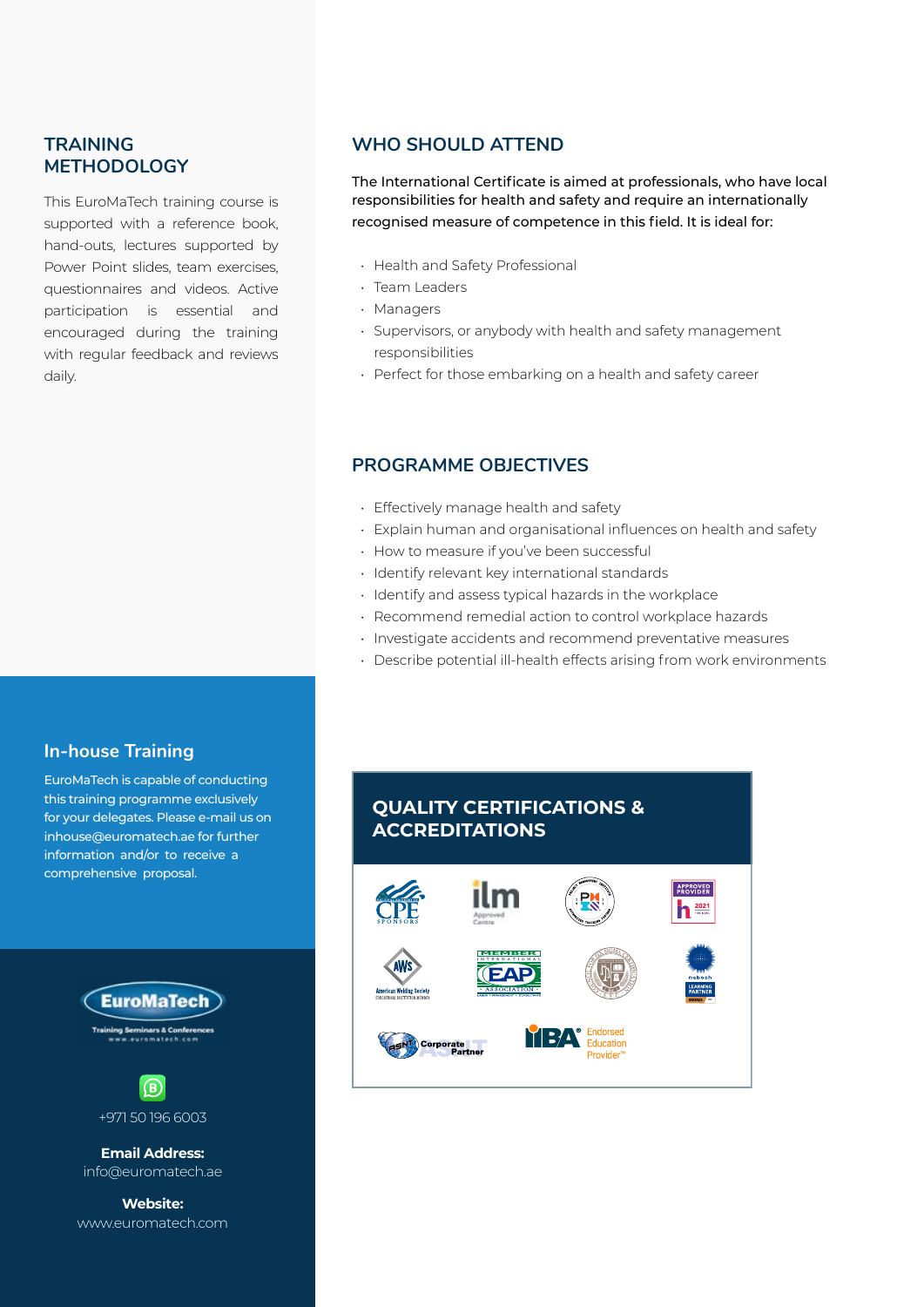# **COURSE OUTLINE**

**UNIT IG1: MANAGEMENT OF HEALTH AND SAFETY**

#### **Element 1:**

#### Why we should Manage Workplace Health and Safety

- Welcome Introduction
- Introduction to H&S / Key Terms
- The moral, financial and legal reasons for managing health and safety in the workplace
- Explain how health and safety is regulated and the consequences of non-compliance
- Summarise the main health and safety duties of different groups of people at work
- Explain how contractors should be selected, monitored and managed

### **Element 2:**

#### How Health and Safety Management Systems Work and What They Look Like

- Safety Management Systems; What they are and the benefits they bring
- What a good health and safety management systems looks like
- Plan Do Check Act
- Responsibilities
- Practical arrangements

# **Element 3:**

#### Managing Risk – Understanding People and Processes

- Health and safety culture
- Improving health and safety culture
- How human factors influence behaviour positively or negatively
- Assessing risk
- Management of change
- Safe systems of work for general work activities
- Permit-to-work systems
- Emergency procedures

# **Element 4:**

Health and Safety Monitoring and Measuring

- Active and reactive monitoring
- Investigating incidents
- Health and safety auditing
- Review of health and safety performance

![](_page_2_Picture_33.jpeg)

EuroMaTech is an Approved Centre with the National Examination Board in Occupational Safety and Health (NEBOSH). The NEBOSH Approved Centre status enables EuroMaTech to offer globally recognised International General Certificate in Occupational Health and Safety qualification.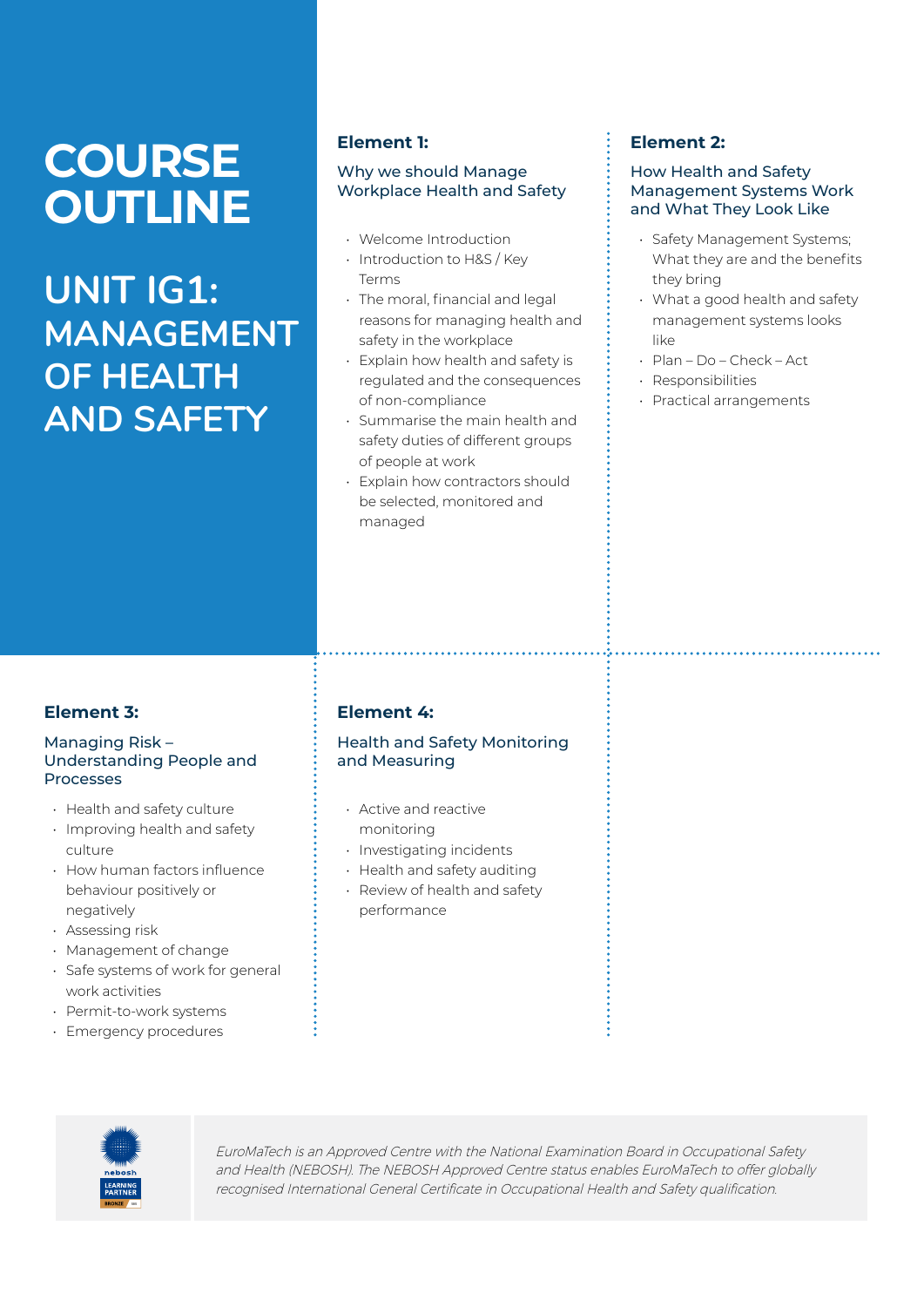# **COURSE OUTLINE**

# **UNIT IG2: RISK ASSESSMENT (PRACTICAL ASSESSMENT)**

#### **Element 5:**

#### Physical and Psychological Health

- Noise
- Vibration
- Radiation
- Mental ill-health
- Violence at work
- Substance abuse at work

#### **Element 6:**

#### Musculoskeletal Health

- Work-related upper limb disorders
- Manual handling
- Load-handling equipment

#### **Element 7:**

#### Chemical and Biological Agents

- Hazardous substances
- Assessment of health risks
- Occupational exposure limits
- Control measures
- Specific agents

#### **Element 8:**

#### General Workplace Issues

- Health, welfare and work environment
- Working at height
- Safe working in confined spaces
- Lone working
- Slips and trips
- Safe movement of people and vehicles in the workplace
- Work-related driving

### **Element 10: Element 11:**

- Fire principles
- Preventing fire and fire spread
- Fire alarms and firefighting
- Fire evacuation

# Fire **Electricity Electricity**

- 
- Hazards and risks • Control measures

### **ASSESSMENT**

#### There are two parts to the International General Certificate.

- Unit IG1 Management of International Health is assessed by an open book exam which can be taken on line at home or at another safe and suitable location. The exam consists of a work scenario with questions based on the presented scenario. Candidates will have 24 hours to answers the questions and send the answers to NEBOSH.
- Unit IG2 "Risk Assessment" this requires candidates to complete a risk assessment of their workplace in order to practically apply the knowledge and understanding gained from the course. The Risk Assessment is marked by NEBOSH.

### **Element 9:** Work Equipment

#### • General requirements

- Hand-held tools
- Machinery hazards
- Control measures for machinery